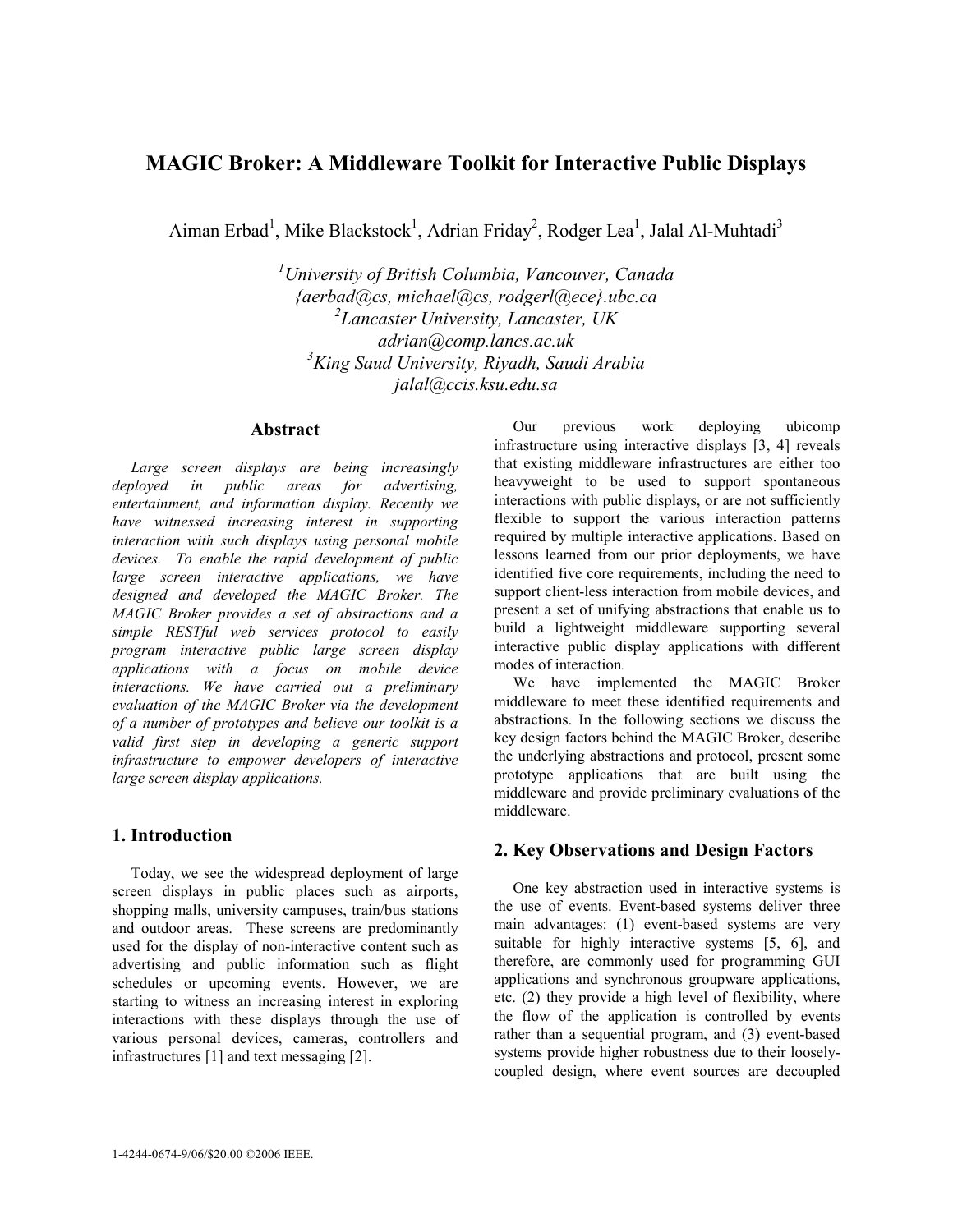from event consumers making the system less sensitive to the order of actions and more resilient toward failures. This abstraction has been exposed by various systems [7, 8], and often involves event brokers that decouple event consumers (such as display applications) and producers (such as user interaction devices) in a distributed system and allows events (messages) sent through these systems to be intercepted and transformed as needed [9]. Despite the apparent benefits of publish-subscribe event brokers, we believe that relying on this model alone can be limiting. For example, in scenarios that require fast response or spontaneous interactions, an application or a device joining the environment will be unable to receive a complete update of the current state of the environment immediately; instead, the application/device must wait until it receives relevant events to reconstruct the state of the environment gradually. For this reason, the event-based model must be augmented with a mechanism that allows applications and devices to retrieve state instantaneously to restart where they left off and support more advanced state and event interaction patterns.

Secondly, results from earlier deployments demonstrate the importance of relieving end users from the hassle and frustration of installing client software or applets on their personal mobile devices, i.e., the system should support client-less devices. We find this essential for several reasons, (1) most users are unable or hesitant to install custom software on their handsets; (2) the high device heterogeneity makes it difficult to write custom software that works on all device types; and (3) client-less devices facilitate instant interactions by the public without the need for an enrolment process. On their own, mobile phones support interactions and content exchange using SMS, MMS, Bluetooth, WiFi, and voice by making a voice call to a Voice XML [10] gateway.

Thirdly, the middleware must be lightweight and able to support control-flow interoperability across heterogeneous clients under different administrative and network domains. For this reason, we advocate the use of a lightweight, domain specific HTTP-based protocol [11] for communication between the various components of the system. We choose a web derived protocol to increase portability, to leverage browser, JavaScript and modern programming language support for web protocols and to ease communications through firewalls and proxies.

Fourthly, lessons learned from previous deployments clearly demonstrate the need for highquality content [3]; hence, the system should provide easy and seamless tools for content providers and developers. We observe that web-oriented tools and standards, such as HTML, JavaScript, Flash, PHP, Java applets and Java servlets facilitate the creation of highquality content as many content providers and developers are familiar with such tools.

Finally, our experiences have demonstrated the need for a well-structured namespace that facilitates flexible groupings of devices according to the current context and applications. This becomes increasingly important as the number of displays, users and applications increases beyond single display deployments.

# 3. Abstractions and protocol

In this section, we introduce our abstractions and protocol using examples from a scenario we have implemented in our MashUp prototype described in Section 4. In this scenario, several situated public displays are set up in a campus environment and serve both as public message boards where students can post messages to specific locations or interactive maps where students can walk up to and request directions to different locations around the campus. At each location there are two displays. One display is used to display the newest messages posted to the location, while the other is used to display location-relevant content supplied by the university.

# 3.1. Abstractions

The abstractions supported by MAGIC Broker are based on the core group of abstractions of the Ubicomp Common Model [4] and the key abstractions required for interaction applications [12]. The first abstraction we describe is the channel used as an address and container for the other MAGIC Broker facilities.

Channels: In our scenario, users interact with groups of screens in locations. To address groups of situated displays, individual screens, users, and the functionality supported by these screens, we use the notion of a channel. Channels typically correspond to physical entities or groupings of entities. The MAGIC Broker allows developers to group channels in a parent-child or containment hierarchy. Channel hierarchies can be used to contain displays in specific locations or users in groups as illustrated in Figure 1. When using the middleware API, channel parent-child relationships are specified using a period "." notation. For example, the channel where.magic.map parent channel is where.magic.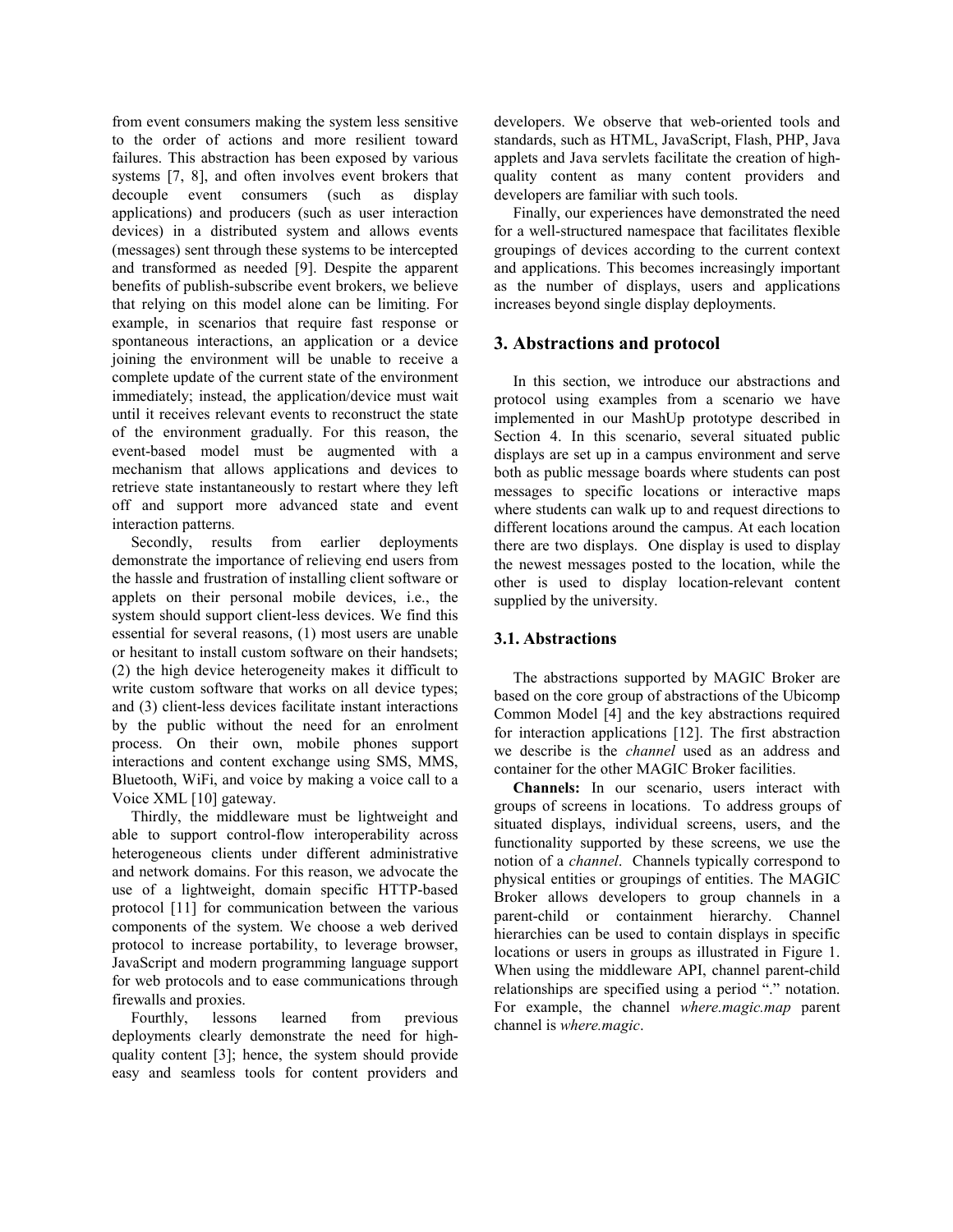

#### Figure 1. Scenario Channel hierarchy. The shadowed "Mike" box represents an alias.

Channels may live in more than one hierarchy using a channel alias. This can be used to have channels representing users to live under a location channel hierarchy and under a user-group hierarchy at the same time. For example, an alias to who.magic-users.mike may be called where.magic.mike. The organization of channels into who or where hierarchies in our prototypes are inspired by the directory organization employed by Plan B [13], but any channel organization is supported by the Broker.

Events: The backbone of the system is a publishsubscribe event broker which decouples event sources from sinks. Events sent to a channel are received by subscribers registered to that channel. Events are also sent to parent channels in the channel hierarchy, both to parents of the real channel, and parents of an aliased channel so that subscribers will receive events sent to the channel it subscribed to directly, or any of its children. In the MashUp prototype, the message screen at the Student Union Building (SUB) subscribes to where.sub.message, while the map screen subscribes to where.sub.map for example. SMS messages are sent to these channels by the SMS gateway.

State: While events are important for interactive applications, the use of persistent state is also important [12]. Applications often need to store and retrieve the current state of the system, to continue an interaction where it left off, retrieve the last object selected on the screen for example. In the MAGIC Broker, we use channels not only as an address or topic for events, but also as a container for relevant interaction state. For example, we store the last 16 messages received in the where.sub.message channel. In another application where users can search and download photos, we use it to store the current image selection. State can also be used to store contextual information such as the current location of the user mike in the who.magic-users.mike channel. State in our system is an untyped name/value pair that is inherited by child channels in a similar manner to class inheritance hierarchies. A state value stored in the where.sub channel can be retrieved by accessing where.sub.message if it is not overridden.

Services: Services are another important abstraction supported by the Broker. Services are a way to support synchronous RPC-style two-way interactions with a service hosted outside the Broker. A service can be used to request directions from Google or perform a Flickr photo search for example. Services are contained in a channel and they use a similar design pattern to event subscribers, except that a service must be addressed directly by name.

Content: Finally, the Broker supports storage and retrieval of content such as images, videos, text, and HTML documents within a channel. This allows application developers to store content associated with the entities addressed using channels. In our MashUp prototype for example, we store photos of users in the who channel hierarchy, and images used for interactive displays within the where channel hierarchy.

### 3.2. Protocol

To support heterogeneous clients, cross domain interaction and web-oriented application design, we employed a web service protocol. However, based on our experience [4], conventional Web Service standards using SOAP [14] are fairly heavyweight, and impractical for use in interactive applications. This led us to the use of a simple HTTP-based protocol loosely referred to as a RESTful web service, since it leverages the Representational State Transfer (REST) architectural style introduced by Roy Fielding [11] and is used by the World Wide Web [15]. Like SOAPbased web services, RESTful web services allow heterogeneous clients developed using any language to interoperate; however, since no standard messaging layer like SOAP is used, clients can make use of RESTful services using only HTTP without the need to install specialized web services client libraries. Moreover, it is easier to program and produce content for large screen display applications using weboriented tools, such as HTML, JavaScript, and Flash.

In a RESTful interface, resources such as Broker channels, state or services are identified by a URL. All interactions between a client and a web service are done with four simple HTTP operations: GET to retrieve information, PUT to create new information, POST to update existing information, and DELETE to delete information.

The REST protocol used by the MAGIC Broker is summarized in Table 1. Each one of our abstractions uses the four HTTP operations to perform the required task. To send events between publishers and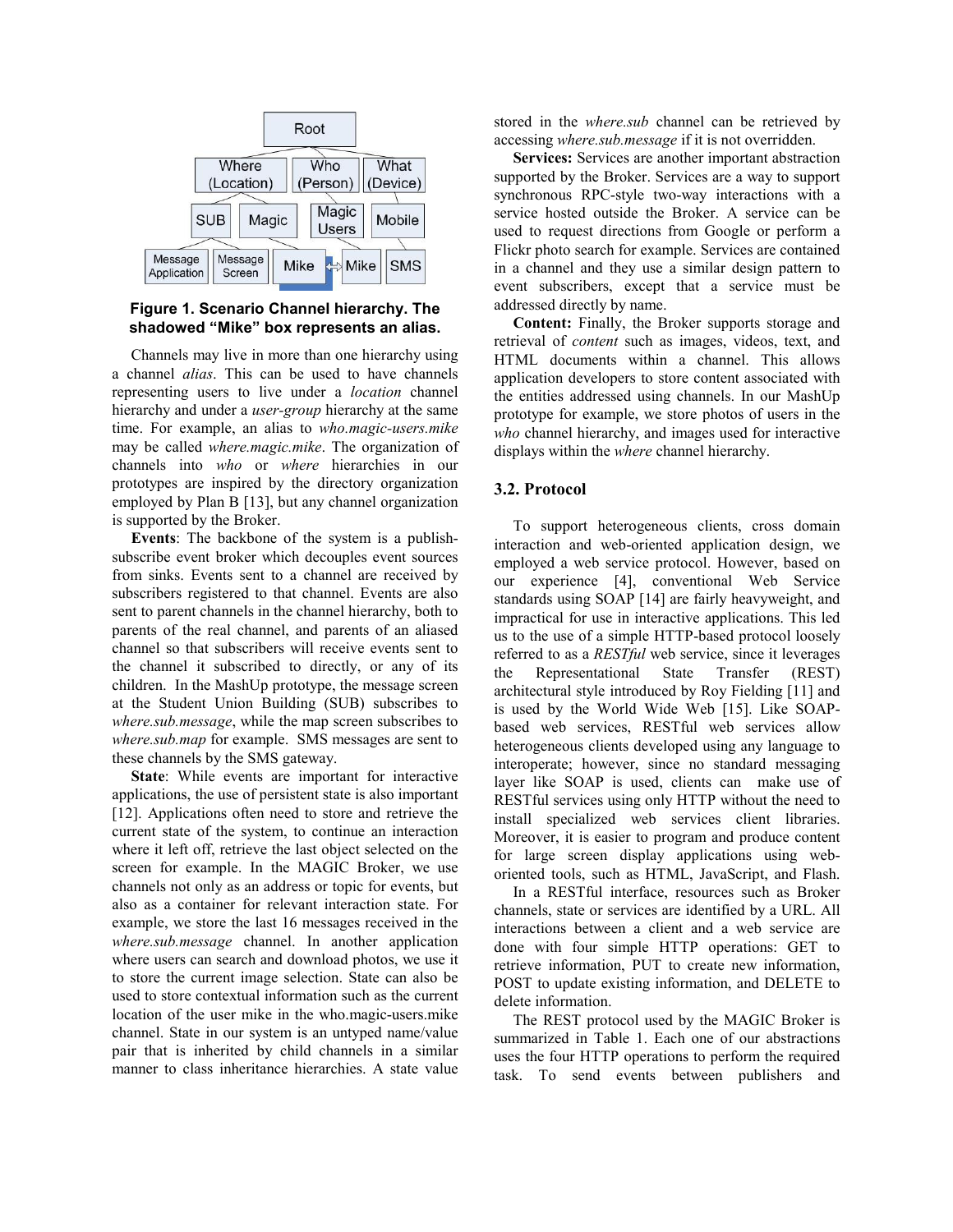subscribers, for example, publishers use an HTTP POST method to send an event to a channel. A subscriber behind a firewall can then retrieve events using an HTTP GET request.

| <b>HTTP</b><br><b>Commands</b><br><b>Abstraction</b> | GET (Read/<br>Copy)             | PUT (Create)                                  | POST (update)               | DELETE (Cut)                           |
|------------------------------------------------------|---------------------------------|-----------------------------------------------|-----------------------------|----------------------------------------|
| <b>Subscribe</b>                                     | List channel<br>subscribers     | Subscribe to a channel                        |                             | Deletes<br>subscriber from<br>channel. |
| Event                                                | Return next<br>events           | Send an event                                 |                             | N/A                                    |
| Service                                              | Return service<br>description   | Call service and wait for a<br>response       |                             | N/A                                    |
| <b>State</b>                                         | Get all variable<br>value/List  | Create the<br>state in the<br>current channel | Update an<br>existing state | Remove a<br>variable from<br>channel   |
| Registry                                             | Get registered<br>services list | Register service                              |                             | Remove service<br>registration         |
| Content                                              | Get files/file                  | Upload content                                |                             | Remove content                         |
| Channel                                              | Get channel info                | Create channel                                |                             | Delete channel                         |

Table 1. The REST protocol

The current implementation of the Broker supports three modes of mobile phone interaction "out of the box": SMS, Voice XML, and mobile web browsers as shown in Figure 2. The workstation driving the large screen application subscribes to events sent to the appropriate channels, and begins polling for events using a HTTP GET request. When the user POSTs a form from his phone web browser to the screen channel, the event is relayed by the Broker to the waiting screen which processes it by displaying a message. Note how the system does not require mobile handsets to download any client software, it only utilizes the available capabilities in the mobile phones.

# 4. Prototype Applications

We developed a number of prototype applications, some as part of the Lancaster eCampus deployment [10] and others as part of the UBC Ubicomp testbed. For this paper we focus on the UBC experience where we have integrated 3 different large screen applications into the Campus MashUp prototype. The MashUp has three modes of interaction:

- Non-interactive content and message board. In this mode, the screen displays non-interactive content such as advertising or other public information along with posted messages at the screen bottom.
- Image search. In this mode, the system displays images that have been requested by users by sending a specific tag on the mobile phones.
- Map and directions. In this mode, a campus map and directions are displayed using Google

Maps on both the large screen, and when a mobile web browser is used, on the mobile device.

Users can interact with the large screen by voice by calling a Voice XML gateway, by sending SMS messages, or using a mobile web browser. The Mash-Up system used two channel hierarchies. The first hierarchy is based on locations such as magic for the Magic Lab or barn for the Barn restaurant. The image search application uses *magic.flickr*, and the map application uses magic.map. The second channel hierarchy is used to store user information. When a new user registers, a channel is created under users channel so user Crystal gets the users.Crystal channel.



Figure 2. MAGIC Broker event flow

Events are used to send information between the user's mobile device via SMS, the VoiceXML gateway, or the mobile browser directly to the large screen display channels. State is used to store user information, such as name, phone number, and a picture URL. User channels contain the actual photo content so that they are displayed next to posted messages.

### 5. Preliminary Evaluation

In this section, we briefly evaluate the MAGIC Broker in terms of performance and the application developers experience to get an early measure on how easy our platform is to learn and use.

#### 5.1 Performance

The use of a centralized design in the MAGIC Broker raises a scalability concern especially since we target interactive applications. To test the scalability of our system, we measured the latency of event delivery against event throughput. The experiment was performed in a local area network using two PCs with the following specifications: dual core 2.8 GHz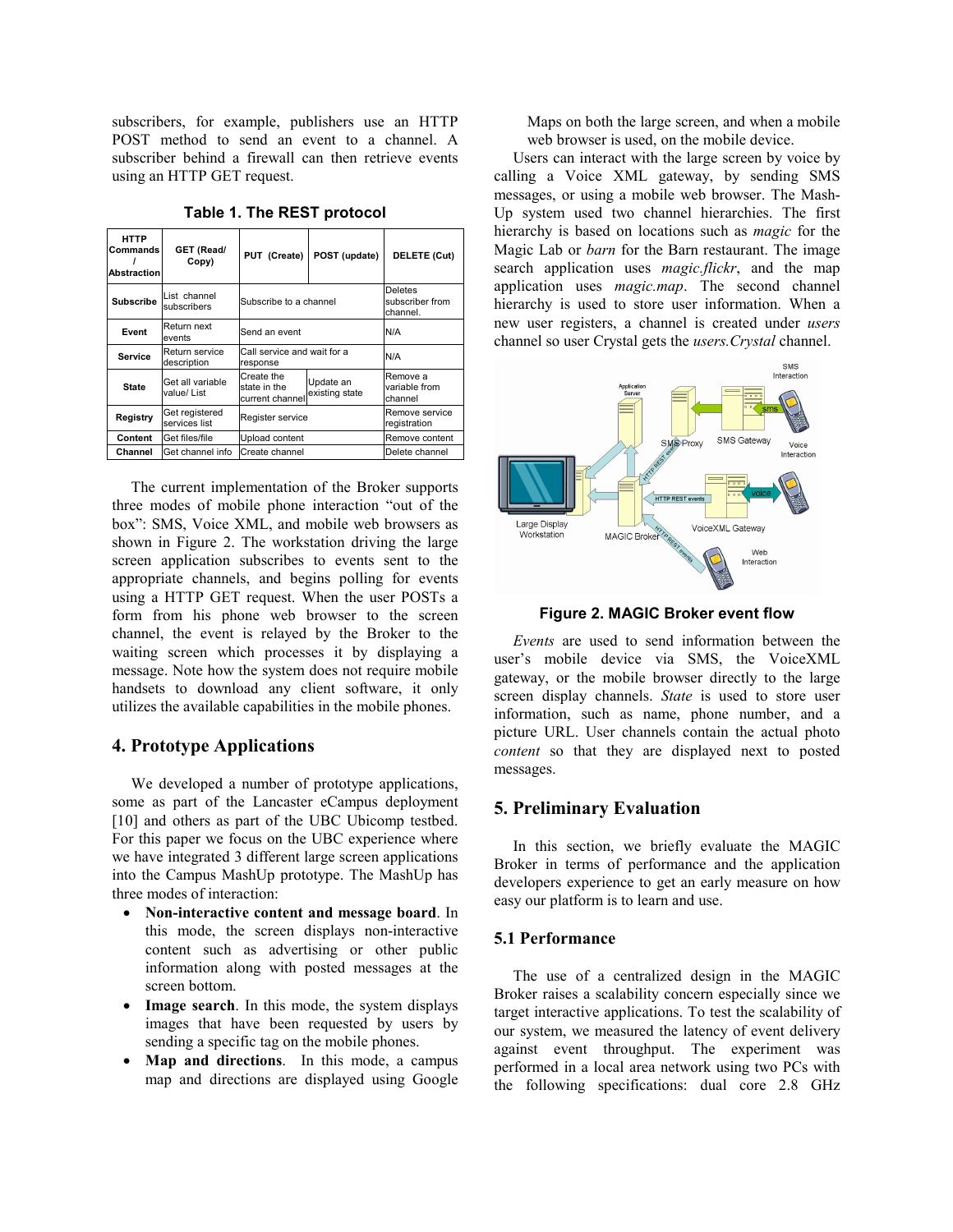Pentium 4 with 1 GB of RAM under Windows XP Pro. One PC was used for the clients (sources/sinks of events) and the other for the MAGIC Broker server. As Figure 3 illustrates, the MAGIC Broker event delivery had an end-to-end latency below 100 milliseconds as we increased the throughput to up to 350 events per second, meeting the timing requirements of interactive applications [16].



Figure 3. Latency versus event throughput.

### 5.2 Qualitative Evaluation

To evaluate how easy or difficult is it to learn and then use the MAGIC Broker abstractions and RESTful protocol we created a questionnaire and interviewed three prototype developers from our lab who were not involved in implementing the MAGIC Broker. Two developers had previous experience with web programming but were not experts and one developer had no previous experience. Participants were asked to report their experience using a 5-point Likert scale.

Two participants found it fair (3/5) to learn the REST protocol and the third found it easy (4/5). Once the developers were familiar with the MAGIC Broker model, all of them found that developing the prototype was "easy" (4/5): "Once I learned how everything worked (what needed to be sent and what I should receive back) it was very easy". Similarly, the three main abstractions used in the majority of the prototypes (event, state, channel) were found easy to understand  $(SD=0.9)$ .

The MAGIC Broker was used as a fast prototyping tool. The developers reported the following times: 1.5, 2.5, 3 weeks to develop the first working version of an application. The two developers with previous web development experience agreed that the MAGIC Broker made it easier to develop their prototypes in comparison to other approaches, such as other eventbased systems, and SOAP web services.

### 6. Related Work

Interactive public display applications such as the Notification Collage [17] and the Opinionizer [18] have been used to study the design challenges facing end-user interactions. The focus of our work is to empower application developers with a toolkit to facilitate building such interactive applications quickly and easily.

The iROS project [7] addressed the unique requirements of interactive environments by extending a tuple space coordination model using the Event Heap. Gaia [8], and One.World [19] also expose events as a key abstraction for coordination and user interaction. The MAGIC Broker extends the basic event abstraction with centralized and persistent interaction state stored in channels, provides support for larger multi-site deployments, and uses a wide area (HTTP) RESTful protocol. Unlike the MAGIC Broker, the e-Campus [3] infrastructure focuses on managing and scheduling the presentation of content for large networks of screens rather than interaction.

The Notification Server [6] supports events (notifications) and maintains shared state for use in interactive groupware systems. It provides a good example of how the event and state abstractions together fulfill the requirements of interactive systems such as groupware applications.

The use of a hierarchical organization of channels was inspired by Plan B [13]. Plan B uses standard file directories stored in a hierarchy to organize users, locations, and devices and a file interface, not a web services interface for cross domain interaction. One.World also organizes container abstractions called environments in a hierarchy. Similar to channels in the MAGIC Broker, the hierarchy eases intermediation and monitoring of events.

### 7. Conclusion and Future Work

In this paper, we have demonstrated that the MAGIC Broker is a promising toolkit that meets the requirements of public interactive large screen display applications. The MAGIC Broker incorporates the following novel aspects: addressable channels as both event topics and state containers, the use of channel hierarchies to organize event propagation and state inheritance, a REST web service protocol for cross domain interaction, native support for client-less mobile device interactions. The MAGIC Broker was found to be useful in supporting a wide range of interactive display applications and interaction modes. Our preliminary evaluation shows that the abstractions